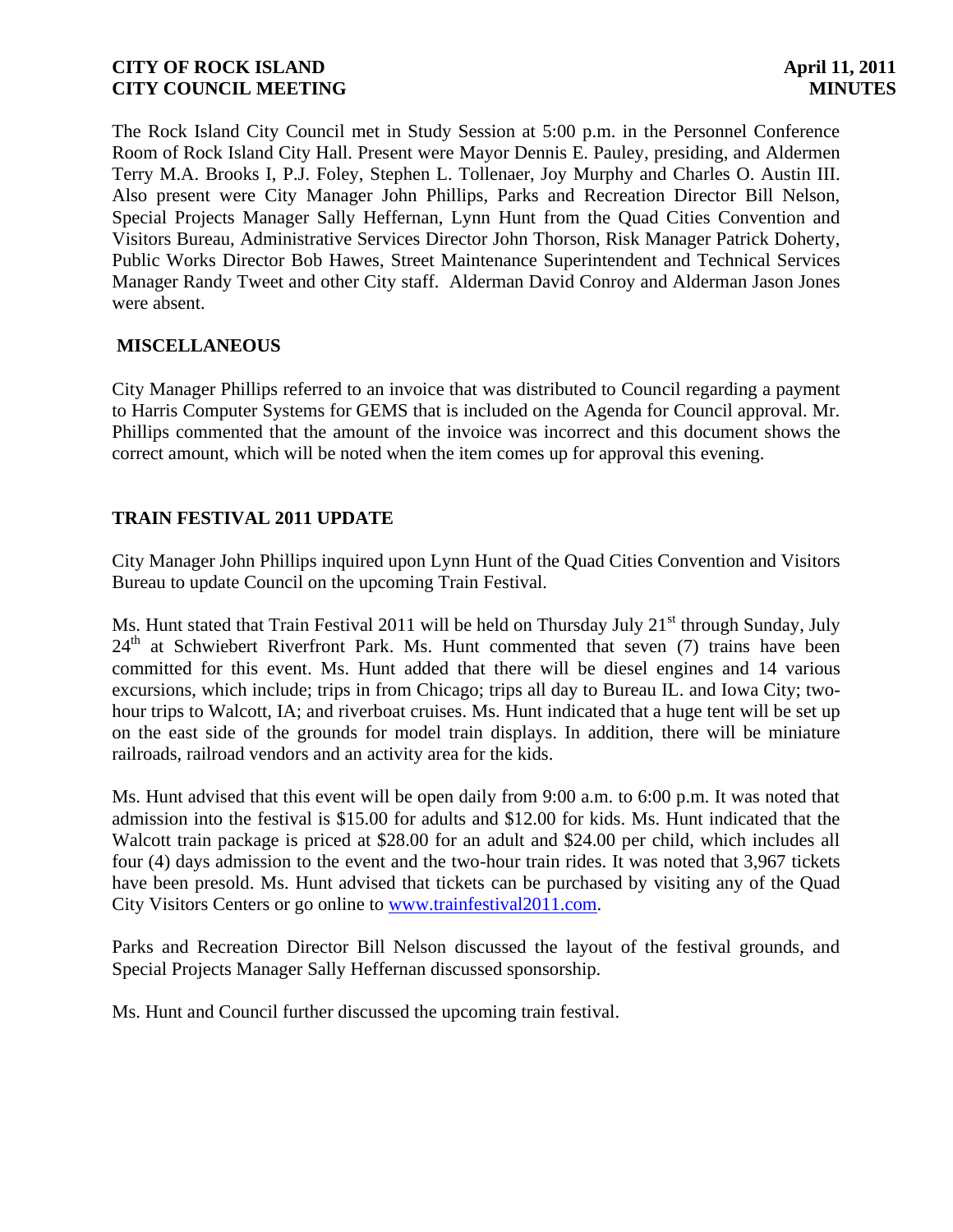#### **REVIEW OF PROPOSALS OF EXECUTIVE RECRUITMENT FIRMS**

City Manager Phillips suggested to Council that they decide on how many firms they wish to interview and what type of process they would like to follow for interviewing these firms. Mr. Phillips advised that the discussions with these groups could be scheduled for the next Study Session on April 18<sup>th</sup>. Mr. Phillips indicated that Slavin Management Consultants, Mercer Group and Voorhees Associates do most of the searches for City Manager positions in Illinois.

Council discussed executive recruitment firms as it related to national and regional firms.

Administrative Services Director John Thorson indicated that these executive recruitment firms bring in the ability to interest people that are in current jobs that have the qualifications that Council is seeking for this position.

Mr. Thorson discussed the evaluation criteria as it related to the recruitment firms. Mr. Thorson advised that there were eight (8) topics reviewed, which included; understanding of the project; cost of services; professional qualifications of the firm; professional qualifications of the principal; compliance with performance schedule; compliance with insurance requirements; ability to perform business in Illinois; and equal employment opportunity policy.

Council then discussed the number of firms to interview. After more discussion, it was a consensus among Council to interview the three (3) firms that City Manager Phillips had suggested, which included Slavin Management Consultants, Mercer Group and Voorhees Associates.

Council also discussed questions as it relates to standards when talking to the identified groups.

#### **FLOOD UPDATE**

Mr. Hawes distributed the latest action incident plan in regards to the flood. Superintendent and Technical Services Manager Randy Tweet discussed the checklist that was developed by the Corps of Engineers as part of the flood manual. It was noted that staff has added a lot of steps to the checklist. Mr. Tweet referred to the checklist and stated that it is set up to various river levels. It was noted that every time an elevation is met, staff goes to the next point on the checklist such as closing gatewells or bringing more pumps into operation. Mr. Tweet indicated that currently, six (6) pumps are running and 14 pumps will be running by this weekend. Mr. Hawes commented that at 18 feet, the levee will have to be checked.

Mr. Tweet advised that on Wednesday, staff will start putting in the flood panels at Schwiebert Riverfront Park and the vertical removable panels of the floodwall will also be installed. Mr. Tweet indicated that on Sunday night, the elevation will reach 18 to 18.5 feet. It was noted that staff is getting everything done this week to prevent overtime on the weekend. Mr. Tweet stated that the only overtime will be when the elevation reaches 18 feet and crews of two (2) will have to walk the levee each day to check for irregularities. Mr. Tweet added that if there is any rain in the forecast then two (2) people would be on duty to manually start the pumps.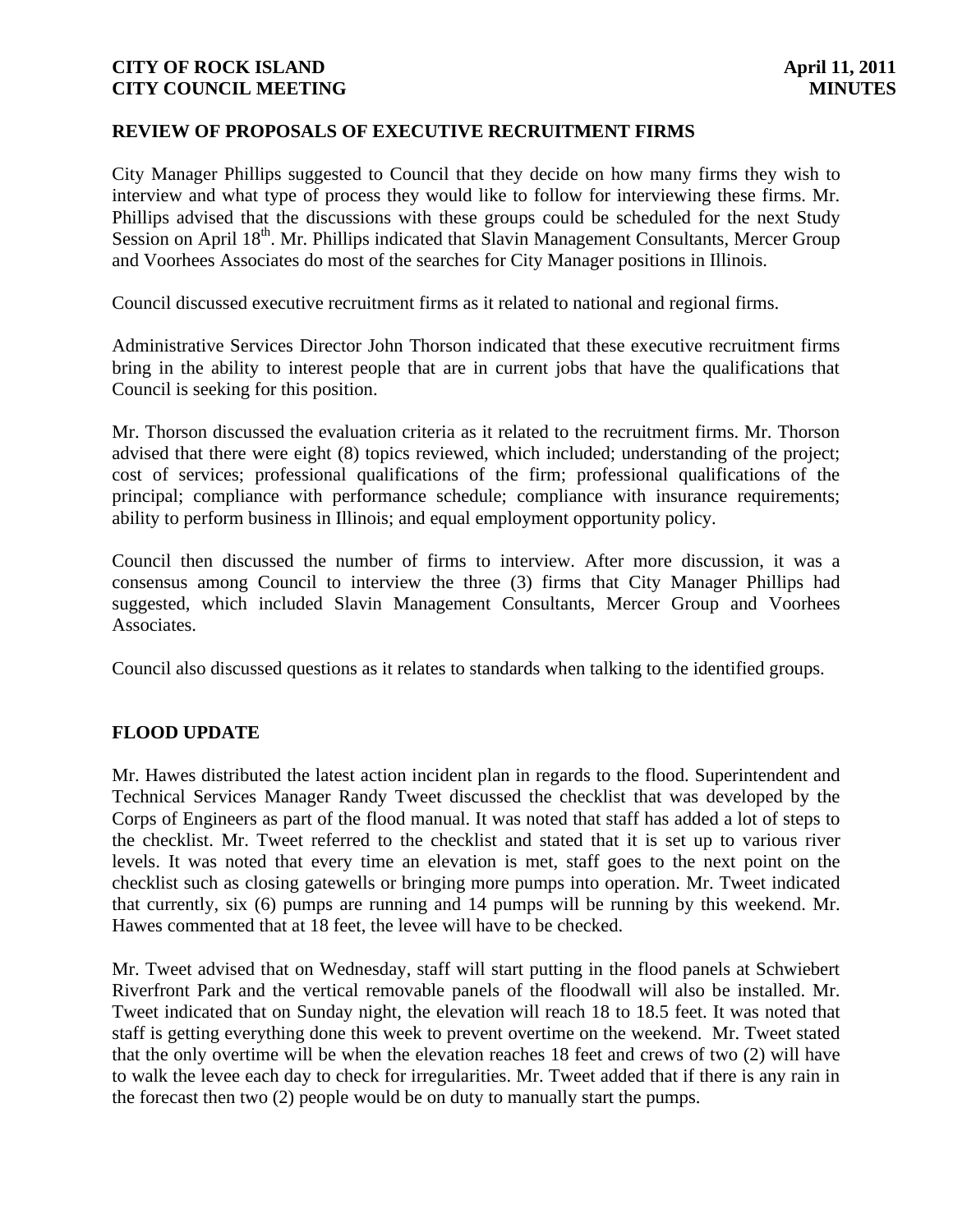Mr. Hawes advised that at 18 feet, all power will be shut off at Sunset Marina and all vehicle access will be closed to the marina. In addition, a security guard will be stationed at the marina. Mr. Hawes indicated that at the point where the elevation reaches 18 or 19 feet, a shuttle service will be started so that people can get to their boats at the marina.

Mr. Hawes and Council further discussed planning and procedures for the flood.

### **LONG TERM CONTROL PLAN UPDATE**

Mr. Hawes stated that construction has been completed on the store/treat basin project except for minor punch list items. It was noted that final testing and system calibration cannot be completed until the City has some major thunderstorms that trigger those basins to go into action. Mr. Hawes advised that the City received a \$500,000.00 low interest rate loan from the State of Illinois. It was noted that 25% of the loan will be forgiven.

Mr. Hawes indicated that the building is up and on schedule in regards to the street garage construction project. It was noted that the intention is that it will be ready for occupancy by the first of July. It was noted that the environmental work has been completed. Mr. Hawes offered that there are two (2) remaining bids to award for the project, which include landscaping and construction of the roll-off container site. Mr. Hawes commented that these bids should be ready for Council consideration by May  $9<sup>th</sup>$ .

Mr. Hawes discussed the Mill Street Wastewater Treatment Plant Expansion. It was noted that the plans and specifications for this project are out to 12 bidders across the Midwest. Mr. Hawes stated that if everything goes according to the plan, the bids will be presented to Council on May  $23<sup>rd</sup>$ . It was noted that at that time, Council will be asked to approve a Notice of Intent to award the contract. Mr. Hawes advised that the only regulatory issue for the project is getting approval for a permit from the Corps of Engineers, which should be here this week. It was noted that once the approval from the Corps has been received, all of the paperwork will be submitted to the Illinois EPA for review, which will take about one month, and then final approval of the contract should come back to Council sometime in July.

Mr. Hawes advised that the loan program is capped at \$20 million dollars a year. It was noted that the project will be financed in two (2) or three (3) phases depending upon the construction schedule and cost. Mr. Hawes indicated that the initial loan will have a 1.25% interest rate and 25% principle forgiveness. However, there is a \$2.5 million dollar cap on that. Mr. Hawes further discussed the loan variables.

It was noted that the City has applied for a \$700,000.00 Illinois Green Infrastructure grant from the Illinois EPA. Mr. Hawes stated that this grant would pay for the costs of the green roof on the new pumping station, the reed beds and natural landscaping for the entire site.

Council further discussed the Mill Street Wastewater Treatment Plant Expansion project.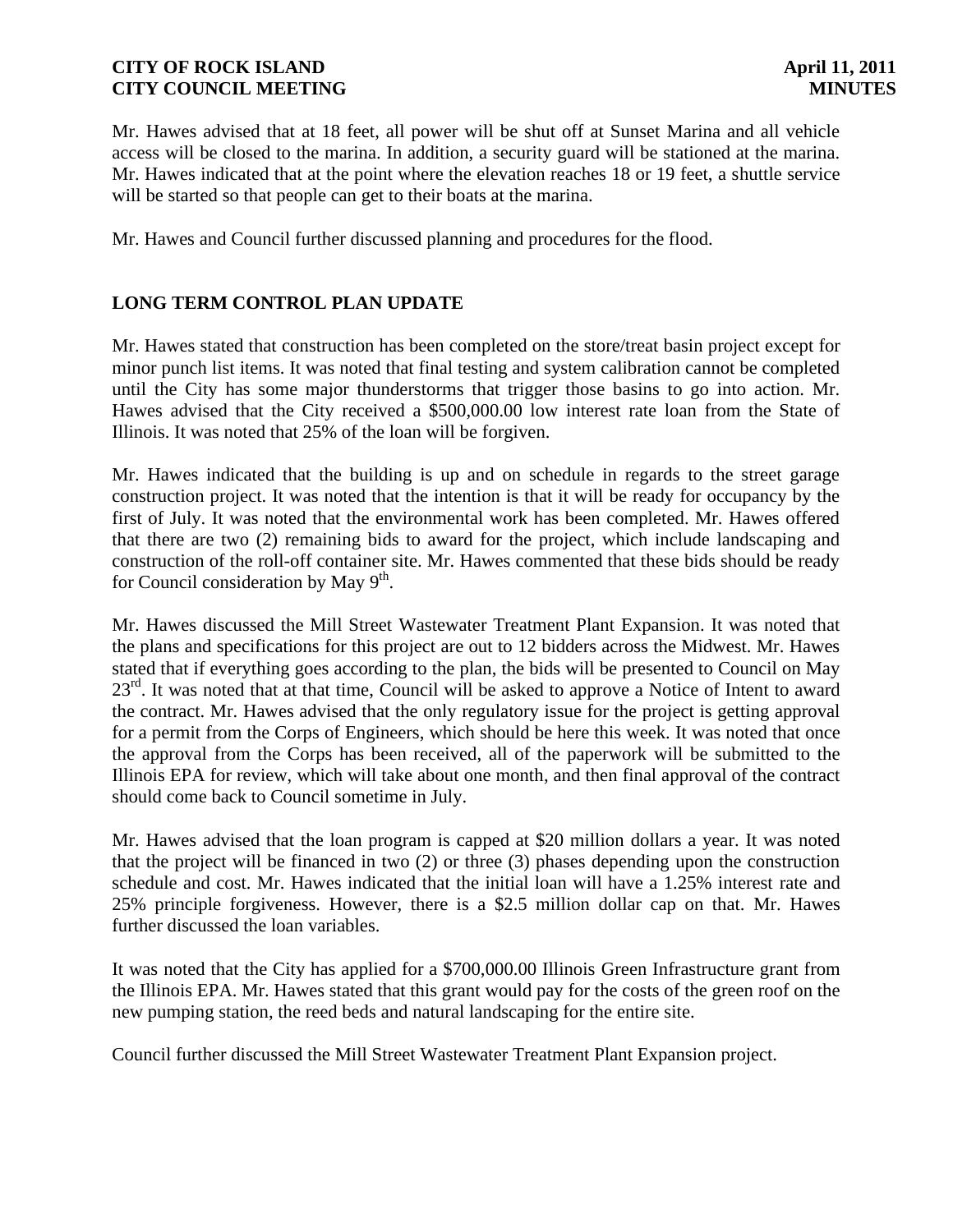### **EXECUTIVE SESSION**

A motion was made by Alderman Foley and seconded by Alderwoman Murphy to recess to Executive Session on matters of Litigation. The motion carried on a roll call vote. Those voting Aye being Alderman Brooks, Alderman Foley, Alderman Tollenaer, Alderwoman Murphy and Alderman Austin; those voting No, none. The meeting was recessed at 5:52 p.m.

Mayor Pauley reconvened the regular meeting at 6:08 p.m.

#### **ADJOURNMENT**

A motion made by Alderman Brooks and seconded by Alderwoman Murphy to adjourn the meeting carried by the following Aye and No vote. Those voting Aye being Alderman Brooks, Alderman Foley, Alderman Tollenaer, Alderwoman Murphy and Alderman Austin; those voting No, none. The meeting was adjourned at 6:09 p. m.

> \_\_\_\_\_\_\_\_\_\_\_\_\_\_\_\_\_\_\_\_\_\_\_\_\_\_\_\_\_\_ Aleisha L. Patchin, City Clerk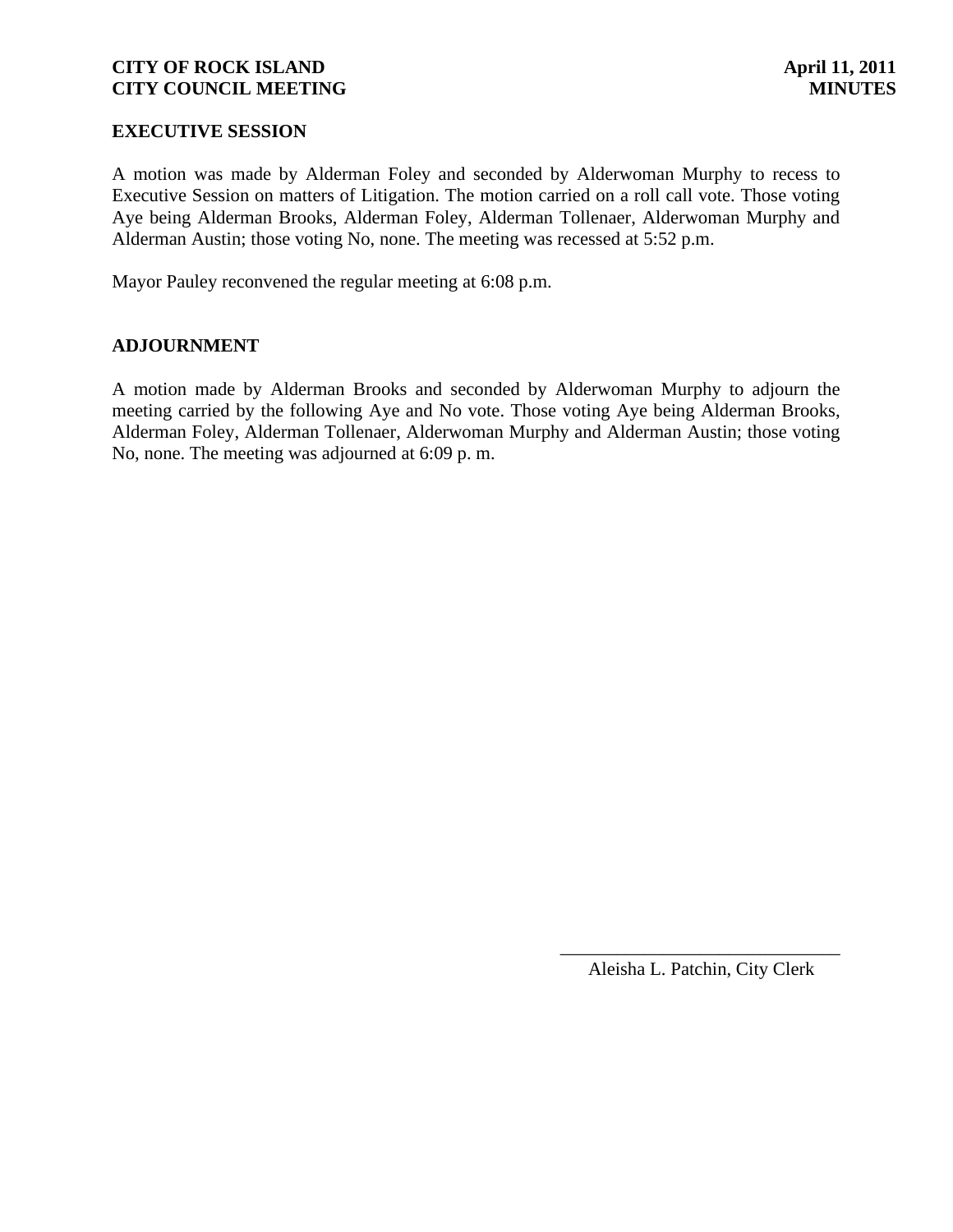Rock Island City Council met in regular session at 6:45 p.m. in Council Chambers of Rock Island City Hall. Present were Mayor Dennis E. Pauley, presiding, and Aldermen Terry M.A. Brooks I, P. J. Foley, Stephen L. Tollenaer, Joy Murphy and Charles O. Austin III. City Manager John Phillips was also present. Alderman David Conroy and Alderman Jason Jones were absent.

#### **Introductory Proceedings**

Mayor Pauley called the meeting to order and led in the Pledge of Allegiance to the Flag of the United States of America. Alderman Austin gave the Invocation.

#### Agenda Item #5 **Minutes of the Meeting of April 4, 2011.**

A motion was made by Alderwoman Murphy and seconded by Alderman Foley to approve the Minutes of the Meeting of April 4, 2011 as printed. The motion carried by the following Aye and No vote; those voting Aye being Alderman Brooks, Alderman Foley, Alderman Tollenaer, Alderwoman Murphy and Alderman Austin; those voting No, none.

### Agenda Item #6 **Update Rock Island by Mayor Pauley.**

Mayor Pauley advised to bring your bags and baskets to Lincoln Park at  $11<sup>th</sup>$  Avenue & 38<sup>th</sup> Street on Saturday, April  $16<sup>th</sup>$  for the annual Easter Egg Hunt where there will be many colorful eggs hidden throughout the hunt areas. The Mayor commented that some eggs will contain special prizes, and there may even be a surprise visit from a very popular Bunny! It was noted that this event is free and festivities begin promptly at 9:30 a.m. SHARP! Don't be late as eggs are only available for a short time.

Mayor Pauley indicated that the City is providing free leaf collection for all residential refuse customers from Monday, April  $11<sup>th</sup>$  through Friday, April  $29<sup>th</sup>$ . It was noted that leaves must be placed in paper yard waste bags at the normal refuse collection location on the regular refuse collection day. The Mayor stated that bags may not contain anything other than leaves. It was noted that the City is also providing free leaf bags**,** which are available for pick-up during regular business hours at various locations throughout the City. Go to [www.rigov.org](http://www.rigov.org/) for a listing of locations.

Mayor Pauley commented that the  $35<sup>th</sup>$  annual Rock Island Fine Arts Exhibition continues through May 1<sup>st</sup> at the Augustana College Art Museum, located in the basement of Centennial Hall at 3703  $7<sup>th</sup>$  Avenue. Mayor Pauley stated to come and view the exhibit and support our region's lively visual artists.

Mayor Pauley stated that the Night of 1,000 Dreams will be held on Friday, April 15, 2011 at the Local 25 Plumber's & Pipefitters Hall at 4600 Blackhawk Road. Mayor Pauley advised that the evening includes a delicious meal and great fellowship, a huge silent auction and an exciting live auction. It was noted that one lucky attendee will win a dream vacation for two. The Mayor stated that doors open at 6:00 p.m. and dinner starts at 6:30 p.m. It was noted that for ticket information, go to [www.rockislandschools.org/risd.](http://www.rockislandschools.org/risd)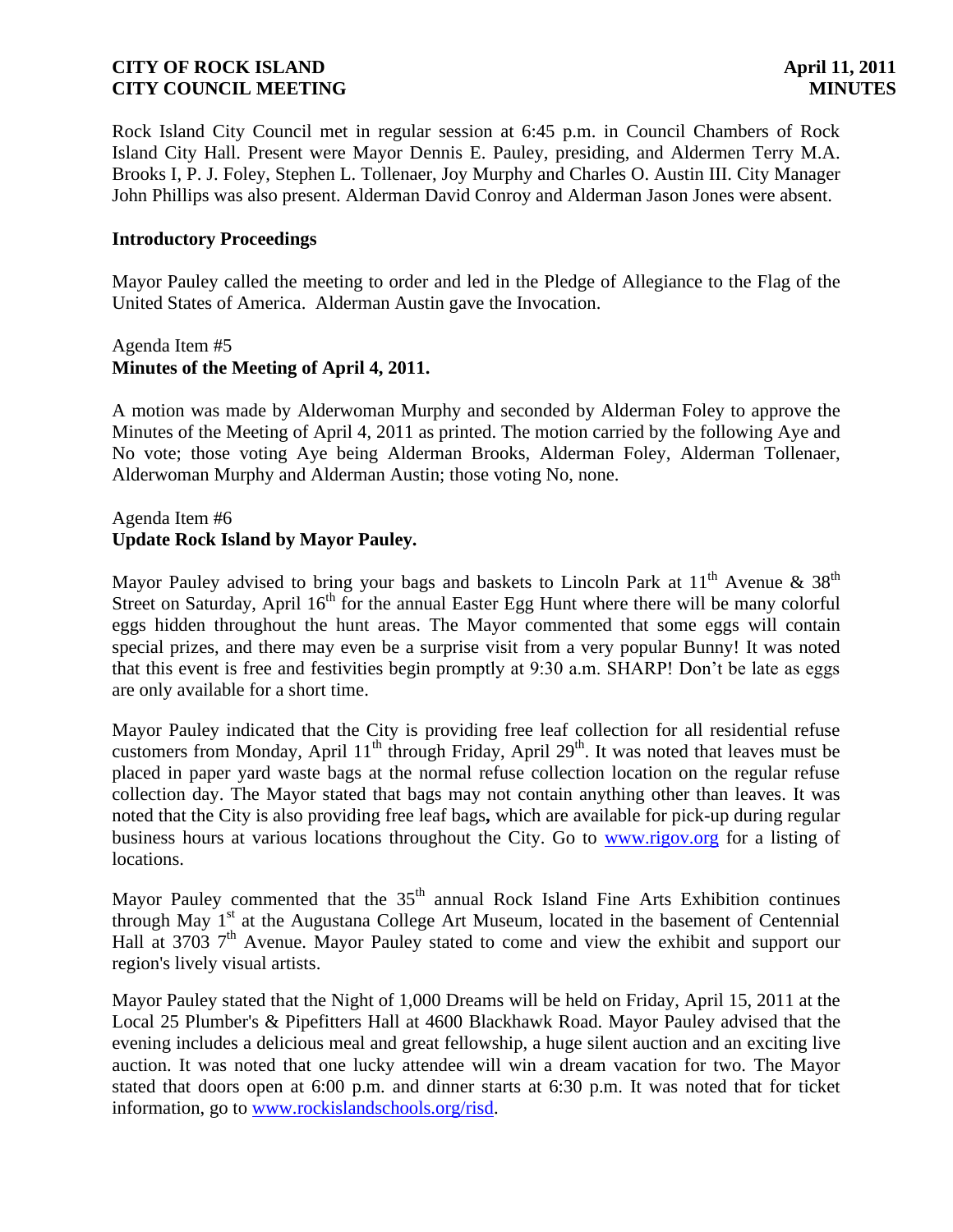### Agenda Item #7 **Proclamation declaring April 10 through April 16, 2011 as National Library Week.**

Mayor Pauley read the Proclamation declaring April 10 through April 16, 2011 as National Library Week.

Library Director Ava Ketter accepted the Proclamation and thanked the Mayor and City Council for the Proclamation.

Agenda #8

**Public Hearing on a request from Mindy Diaz for an amendment to an existing Special Use Permit (for a retail custom and fine jewelry store at 1815 24th Street) to allow a second fascia type attached sign on the structure to be located at the northwest corner of the structure facing 18th Avenue.**

Mayor Pauley closed the regular meeting at 6:50 p.m. and opened a Public Hearing on a request from Mindy Diaz for an amendment to an existing Special Use Permit (for a retail custom and fine jewelry store at 1815  $24<sup>th</sup>$  Street) to allow a second fascia type attached sign on the structure to be located at the northwest corner of the structure facing  $18<sup>th</sup>$  Avenue.

Ms. Diaz of 3601 38<sup>th</sup> Street stepped forward. Mayor Pauley swore in Ms. Diaz.

Ms. Diaz stated that she would like an amendment to the existing Special Use Permit so that she can add a sign to the north side of the business, which is located at  $1815 \, 24^{\text{th}}$  Street. Ms. Diaz commented that the 4' by 6' foot sign would be internally lit and will be turned off by 10:00 p.m. each night.

Mayor Pauley inquired as to whether there was anyone who wished to speak in favor of the Special Use Permit application. No one stepped forward.

Mayor Pauley then inquired as to whether there was anyone who wished to speak in opposition to the Special Use Permit application. No one stepped forward.

With no person present to speak in favor of or in opposition to the Special Use Permit application, Mayor Pauley closed the Public Hearing and reconvened the regular meeting at 6:53 p.m.

It was moved by Alderman Foley, seconded by Alderman Tollenaer to approve the amendment to the Special Use Permit as recommended, subject to the stipulations that the sign will have an area of 25.26 square feet and be located near the roof line on the northwest corner of the structure; the sign be internally lighted and set on a timer to turn off at 10:00 p.m.; the use shall meet all other applicable codes and ordinances and refer to the City Attorney for an ordinance. The motion carried by the following Aye and No vote: those voting Aye being Alderman Brooks, Alderman Foley, Alderman Tollenaer, Alderwoman Murphy and Alderman Austin; those voting No, none.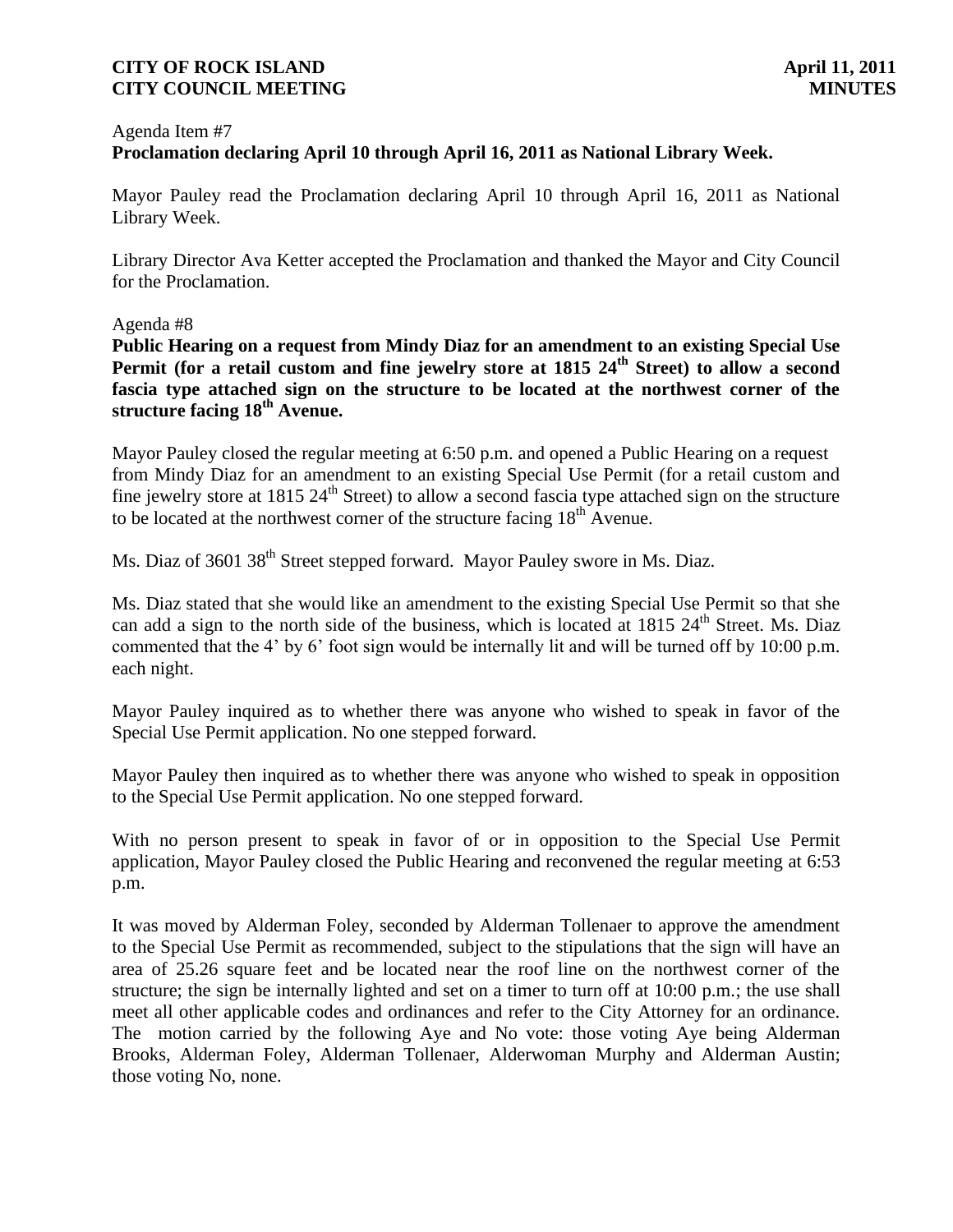#### Agenda Item #9

**Public Hearing on a request from Randy Schweickhardt for a Special Use Permit to operate a firearm and firearm accessory sales business (hand guns and rifles) out of his residence at 4504 16th Avenue.**

Mayor Pauley closed the regular meeting at 6:54 p.m. and opened a Public Hearing on a request from Randy Schweickhardt for a Special Use Permit to operate a firearm and firearm accessory sales business (hand guns and rifles) out of his residence at  $4504 \times 16^{th}$  Avenue.

Mr. Schweickhardt of  $4504 \, 16^{th}$  Avenue stepped forward. Mayor Pauley swore in Mr. Schweickhardt.

Mr. Schweickhardt stated that he plans to start a small business to operate a firearm and accessory business out of his home. Mr. Schweickhardt indicated that 90% of the business will be firearm accessories. Mr. Schweickhardt offered that in order to sell accessories, he has to be approved for an FFL license. Mr. Schweickhardt pointed out that his wife has a home daycare and he is not allowed to sell guns. It was noted that no handguns or ammunition would be stored on the property. Mr. Schweickhardt commented that all firearms will be by special order, and the customers will be instructed to park in the driveway behind the residence. Mr. Schweickhardt added that the hours of operation will be from 10:00 a.m. to 6:00 p.m.

Alderman Tollenaer inquired as to whether Mr. Schweickhardt currently has an FFL license.

Mr. Schweickhardt stated that he was approved for an FFL license, but will not receive it until he is granted the Special Use Permit.

Alderman Austin reviewed the stipulations for the Special Use Permit, and inquired as to whether Mr. Schweickhardt was aware of those stipulations that were recommended by staff.

Mr. Schweickhardt responded yes.

Alderman Austin then inquired as to whether there would be any fully assembled operable weapons in the home.

Mr. Schweickhardt stated that based on special orders, there would be some guns, but at no time more than (3) handguns. Mr. Schweickhardt explained that once a customer has ordered a firearm arm and it has been received, the firearm is immediately stored in a gun safe. The customer will have three (3) days to pick up the gun. Mr. Schweickhardt added that after the customer has completed the paperwork, he personally will put the gun in the trunk of the customer's vehicle.

Mayor Pauley inquired as to whether there was anyone who wished to speak in favor of the Special Use Permit application.

Ms. Susan M. Starr-Taylor of 4508 16<sup>th</sup> Avenue stepped forward. Mayor Pauley swore in Ms. Starr-Taylor.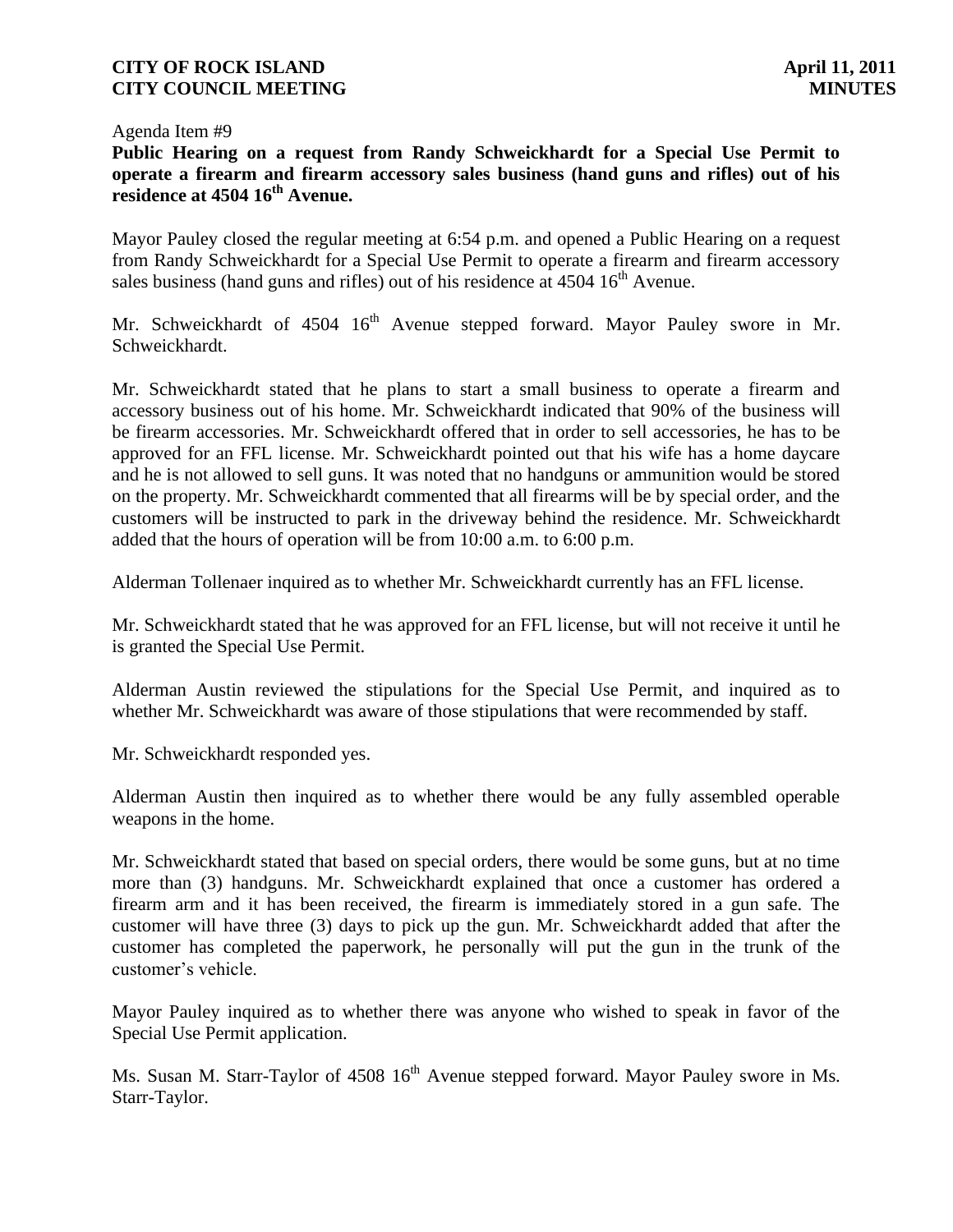Ms. Starr-Taylor stated that she is the Schweickhardt's next door neighbor. Ms. Starr-Taylor offered that the Schweickhardt's are a very responsible couple with two (2) small children. Ms. Starr-Taylor did not believe that the Schweickhardt's would do anything to jeopardize their family, neighbors or neighborhood.

Alderman Austin inquired upon Police Chief Scott Harris for comments on this item.

Police Chief Harris advised that his only concern was the impact on traffic in this neighborhood.

After more discussion, Mayor Pauley inquired as to whether there was anyone who wished to speak in opposition to the Special Use Permit application. No one stepped forward.

With no other person present to speak in favor of or in opposition to the Special Use Permit application, Mayor Pauley closed the Public Hearing and reconvened the regular meeting at 6:59 p.m.

It was moved by Alderwoman Murphy, seconded by Alderman Tollenaer to approve the Special Use Permit as recommended, subject to the stipulations that the business operate by appointment only, between 10:00 a.m. to 6:00 p.m., Monday through Friday; only one resident employee will be allowed; no ammunition be allowed to be sold and/or stored on the property; guns to be picked up by customers shall be located in an approved gun safe; three rear yard parking spaces be provided and customers directed to park in this rear yard parking area; the use shall meet all other applicable codes and ordinances and refer to the City Attorney for an ordinance. The motion carried by the following Aye and No vote: those voting Aye being Alderman Foley, Alderman Tollenaer, Alderwoman Murphy and Alderman Austin; those voting No, Alderman Brooks.

#### Agenda #10

# **A Special Ordinance establishing a no parking zone on the south side of 16th Avenue, 20 feet from the west edge of the driveway at 4508 16th Avenue**.

Alderman Austin moved and Alderman Foley seconded to consider, suspend the rules and pass the ordinance. The motion carried by the following Aye and No vote: those voting Aye being Alderman Brooks, Alderman Foley, Alderman Tollenaer, Alderwoman Murphy and Alderman Austin; those voting No, none.

Agenda Item #11 **CLAIMS**

Mayor Pauley advised that there was a change to Agenda Item #11d in which the amount should be \$41,970.00 instead of \$51,307.00. After Mayor Pauley's revision, it was moved by Alderman Austin, seconded by Alderwoman Murphy to accept the following reports and authorize payment as recommended. The motion carried by the following Aye and No vote: those voting Aye being Alderman Brooks, Alderman Foley, Alderman Tollenaer, Alderwoman Murphy and Alderman Austin; those voting No, none.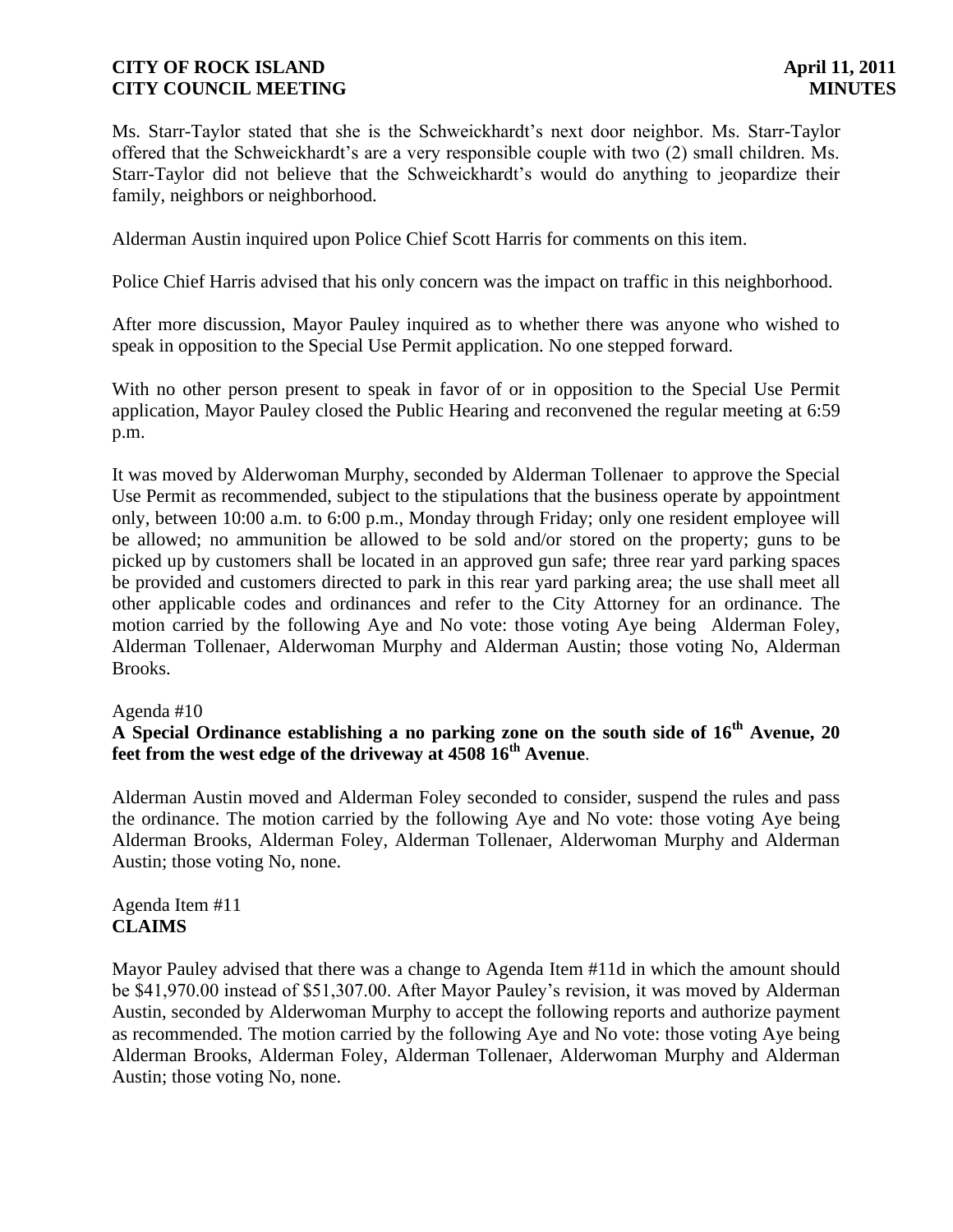- a. Report from the Administrative Services Department regarding payment in the amount of \$7,000.00 to Nomkus McCluskey LLC for subrogation claim settlement for Nicole Watson-Lam.
- b. Report from the Administrative Services Department regarding payment in the amount of \$32,643.45 to Crawford & Company (Attorney Amylee Hogan Simonovich) for Workers Compensation settlement for Andrew Bertelsen.
- c. Report from the Administrative Services Department regarding payment in the amount of \$34,699.51 to Harris Computer Systems for the annual software maintenance contract for the NorthStar system. (001)
- d. Report from the Administrative Services Department regarding payment in the amount of \$51,307.00 \$41,970.00 to Harris Computer Systems for the annual software maintenance contract for the GEMS. (002)
- e. Report from the Administrative Services Department regarding payment in the amount of \$5,850.00 to NeoGov for the annual license agreements for applicant tracking software. (003)
- f. Report from the Administrative Services Department regarding payment in the amount of \$3,276.00 to CivicPlus for the annual website maintenance and support.  $(005)$
- g. Report from the Public Works Department regarding payment in the amount of \$13,714.03 to Langman Construction for repairs made under the Sanitary Lateral Repair Program at  $18349^{\text{th}}$  Street. (086)
- h. Report from the Public Works Department regarding payment #6 in the amount of \$4,668.00 to the Treasurer of the State of Illinois for the City's share of the IL92 resurfacing project. (090)
- i. Report from the Public Works Department regarding payment in the amount of \$2,679.15 to Davenport Electric Contract Company for services provided for repairs to various street lighting circuits. (091)
- j. Report from the Public Works Department regarding payment in the amount of \$6,055.70 to Langman Construction for repairs made under the 2010 Sanitary Lateral Repair Program at 3312  $26^{th}$  Street and 2431  $29^{th}$  1/2 Avenue. (093)

# Agenda Item #12 Claims for the week of April  $1<sup>st</sup>$  through April  $7<sup>th</sup>$  in the amount of \$364,566.26.

Alderman Foley moved and Alderman Tollenaer seconded to allow the claims. The motion carried by the following Aye and No vote: those voting Aye being Alderman Brooks, Alderman Foley, Alderman Tollenaer, Alderwoman Murphy and Alderman Austin; those voting No, none.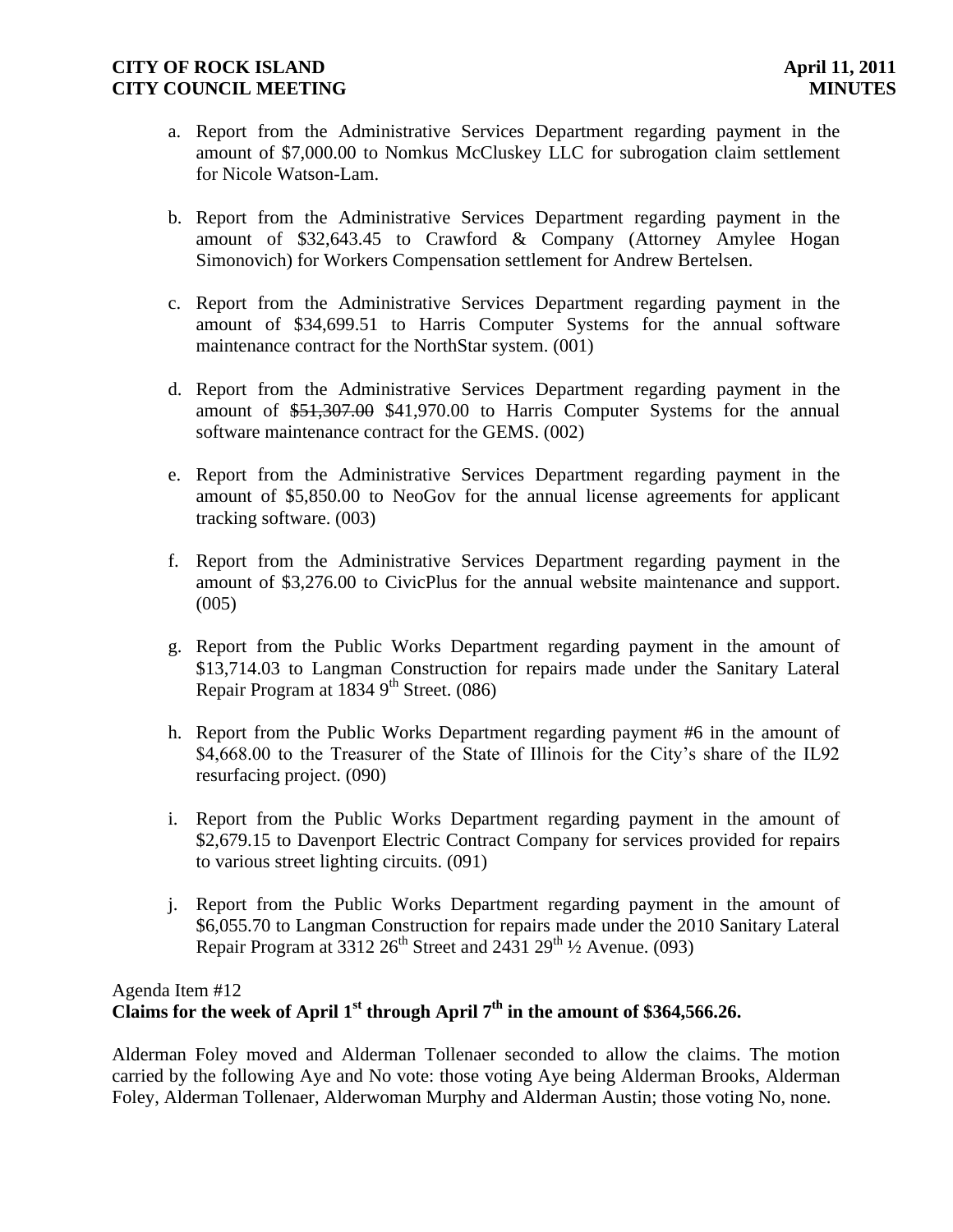#### Agenda Item #13

# **Payroll for the weeks of March 21st through April 3rd in the amount of \$1,239,088.93.**

It was moved by Alderman Foley, seconded by Alderman Tollenaer to allow the payroll. The motion carried by the following Aye and No vote: those voting Aye being Alderman Brooks, Alderman Foley, Alderman Tollenaer, Alderwoman Murphy and Alderman Austin; those voting No, none.

#### Agenda Item #14

#### **Report from the Administrative Services Department regarding the purchase of annual computer replacement equipment from the Hewlett-Packard Company in the amount of \$50,000.00 and from CDW-G in the amount of \$25,000.00.**

Alderman Tollenaer moved and Alderwoman Murphy seconded to approve the purchases as recommended. The motion carried by the following Aye and No vote: those voting Aye being Alderman Brooks, Alderman Foley, Alderman Tollenaer, Alderwoman Murphy and Alderman Austin; those voting No, none.

Agenda Item #15

#### **Report from the Public Works Department regarding the purchase of 42 automatic vehicle location units (AVL) from Compass Com Software Corporation in the amount of \$36,771.00.**

It was moved by Alderman Tollenaer, seconded by Alderwoman Murphy to approve the purchase as recommended. The motion carried by the following Aye and No vote: those voting Aye being Alderman Brooks, Alderman Foley, Alderman Tollenaer, Alderwoman Murphy and Alderman Austin; those voting No, none.

#### Agenda Item #16

### **Report from the Fire Department regarding a proposal for the purchase of three (3) Stryker Power-Pro Ambulance Hydraulic Cots from Stryker Sales Corporation in the amount of \$37,997.10.**

Alderwoman Murphy moved and Alderman Austin seconded to accept the proposal as recommended, authorize purchase and authorize the City Manager to execute the contract documents. The motion carried by the following Aye and No vote: those voting Aye being Alderman Brooks, Alderman Foley, Alderman Tollenaer, Alderwoman Murphy and Alderman Austin; those voting No, none.

#### Agenda Item #17

**Report from the Administrative Services Department regarding bids for temporary employee service, recommending the bid be awarded to Quality Controlled Staffing at the quoted rates of 27% for payrolling and full placement from April 1, 2011 through March 31, 2014.**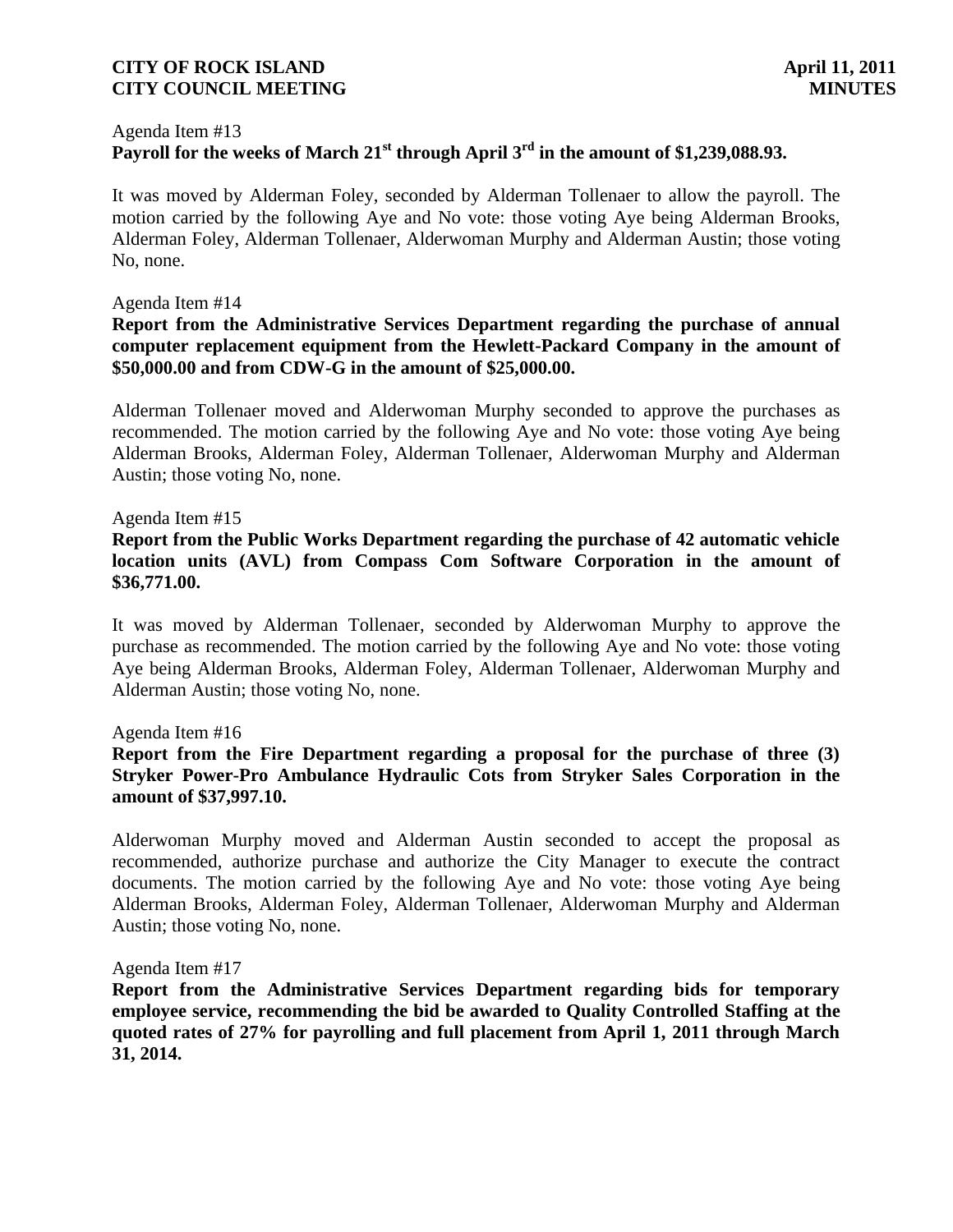Alderwoman Murphy moved and Alderman Austin seconded to award the bid as recommended and authorize the City Manager to execute the contract documents. The motion carried by the following Aye and No vote: those voting Aye being Alderman Brooks, Alderman Foley, Alderman Tollenaer, Alderwoman Murphy and Alderman Austin; those voting No, none.

#### Agenda Item #18

### **Report from the Public Works Department regarding bids for the 2011 Sidewalk, Curb and Tree 50/50 Program, recommending the bid be awarded to Centennial Contractors of the Quad Cities in the amount of \$54,495.00.**

It was moved by Alderman Tollenaer, seconded by Alderman Foley to award the bid as recommended and authorize the City Manager to execute the contract documents. The motion carried by the following Aye and No vote: those voting Aye being Alderman Brooks, Alderman Foley, Alderman Tollenaer, Alderwoman Murphy and Alderman Austin; those voting No, none.

#### Agenda Item #19

#### **Report from the Public Works Department regarding bids for the 2011 Catch Basin and Manhole Program, recommending the bid be awarded to Langman Construction, Inc. in the amount of \$91,900.00.**

Alderman Tollenaer moved and Alderman Foley seconded to award the bid as recommended and authorize the City Manager to execute the contract documents. The motion carried by the following Aye and No vote: those voting Aye being Alderman Brooks, Alderman Foley, Alderman Tollenaer, Alderwoman Murphy and Alderman Austin; those voting No, none.

#### Agenda Item #20

#### **Report from the Public Works Department regarding bids for the 2011 PCC Street Patching Program, recommending the bid be awarded to Langman Construction, Inc. in the amount of \$177,320.00.**

It was moved by Alderman Tollenaer, seconded by Alderman Foley to award the bid as recommended and authorize the City Manager to execute the contract documents. The motion carried by the following Aye and No vote: those voting Aye being Alderman Brooks, Alderman Foley, Alderman Tollenaer, Alderwoman Murphy and Alderman Austin; those voting No, none.

#### Agenda Item #21

### **Report from the Public Works Department regarding bids for the Rock Island Parkway Improvements, recommending the bid be awarded to Valley Construction Company in the amount of \$604,606.10.**

Alderman Tollenaer moved and Alderman Foley seconded to award the bid as recommended and authorize the City Manager to execute the contract documents. The motion carried by the following Aye and No vote: those voting Aye being Alderman Brooks, Alderman Foley, Alderman Tollenaer, Alderwoman Murphy and Alderman Austin; those voting No, none.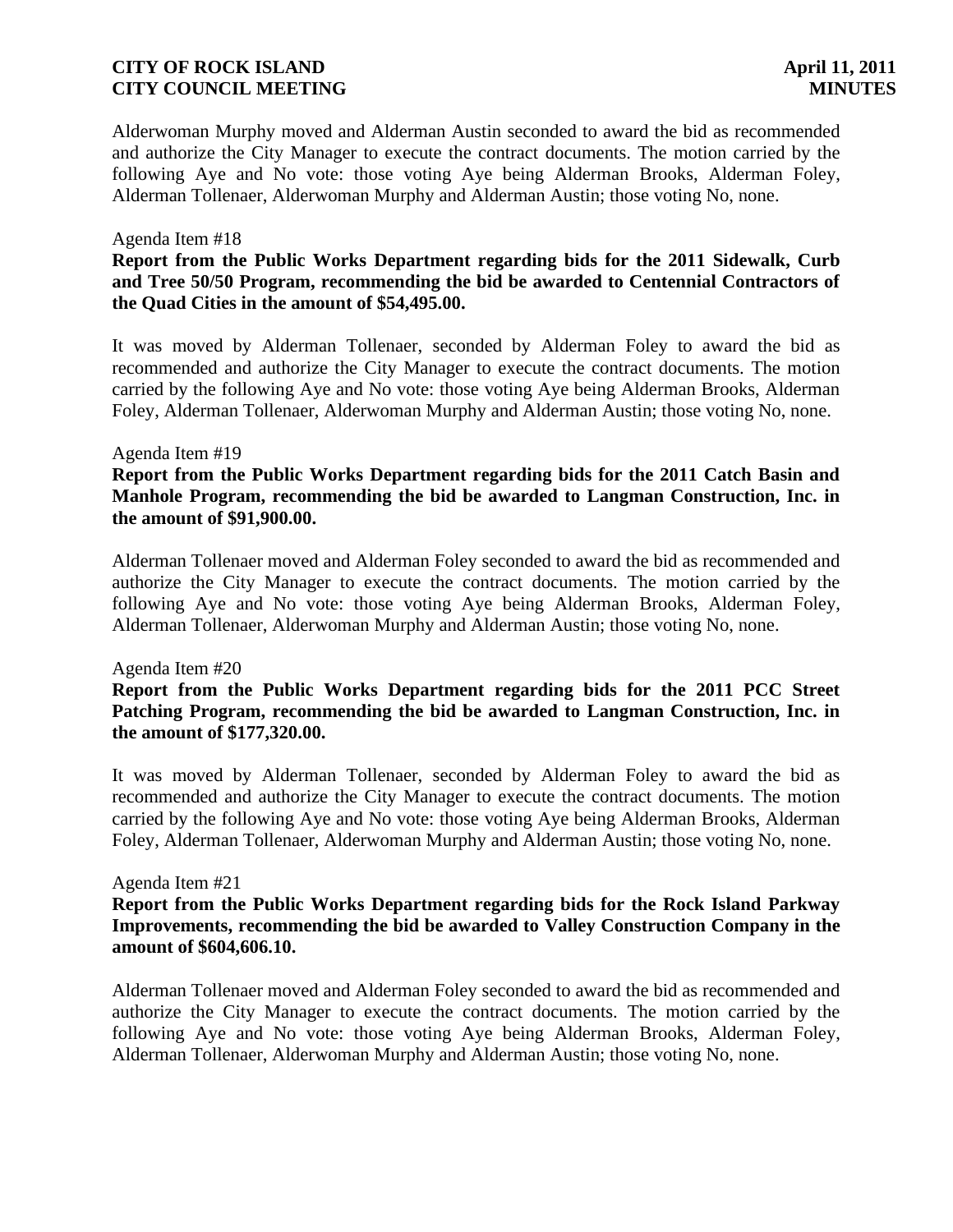#### Agenda Item #22

**Report from the Public Works Department regarding a proposal from EnviroNet for sampling and testing of the window paint, glazing and caulk and pipe insulation at the existing wastewater treatment plant building as part of the wet weather treatment system project.**

It was moved by Alderman Foley, seconded by Alderwoman Murphy to approve the proposal as recommended at an estimated cost of \$3,225.00 and authorize the City Manager to execute the contract documents. The motion carried by the following Aye and No vote: those voting Aye being Alderman Brooks, Alderman Foley, Alderman Tollenaer, Alderwoman Murphy and Alderman Austin; those voting No, none.

#### Agenda Item #23

**Report from the Finance Department regarding a financial policy for actuarial assumptions, recommending adopting a financial policy that sets the interest rate assumption for the actuarial calculation of the police and fire pension property tax levies at 7.5% and the 2040 funding percentage at 100% beginning with the December 2011 property tax levy.**

Alderwoman Murphy moved and Alderman Austin seconded to approve the financial policy as recommended. The motion carried by the following Aye and No vote: those voting Aye being Alderman Brooks, Alderman Foley, Alderman Tollenaer, Alderwoman Murphy and Alderman Austin; those voting No, none.

#### Agenda Item #24

**Report from the Community and Economic Development Department regarding an adjustment to the Fiscal Year 2012 Budget, recommending an adjustment in the amount of \$439,805.00 to revenues and \$459,492.00 to expenditures to the Neighborhood Stabilization Fund.**

It was moved by Alderman Tollenaer, seconded by Alderman Austin to approve the budget adjustment as recommended. The motion carried by the following Aye and No vote: those voting Aye being Alderman Brooks, Alderman Foley, Alderman Tollenaer, Alderwoman Murphy and Alderman Austin; those voting No, none.

#### Agenda Item #25

### **Report from the Community and Economic Development Department regarding a Special Ordinance ceding the City's 2011 private activity volume bonding cap to the Quad Cities Regional Economic Development Authority**.

Alderwoman Murphy moved and Alderman Foley seconded to consider, suspend the rules and pass the ordinance. The motion carried by the following Aye and No vote: those voting Aye being Alderman Brooks, Alderman Foley, Alderman Tollenaer, Alderwoman Murphy and Alderman Austin; those voting No, none.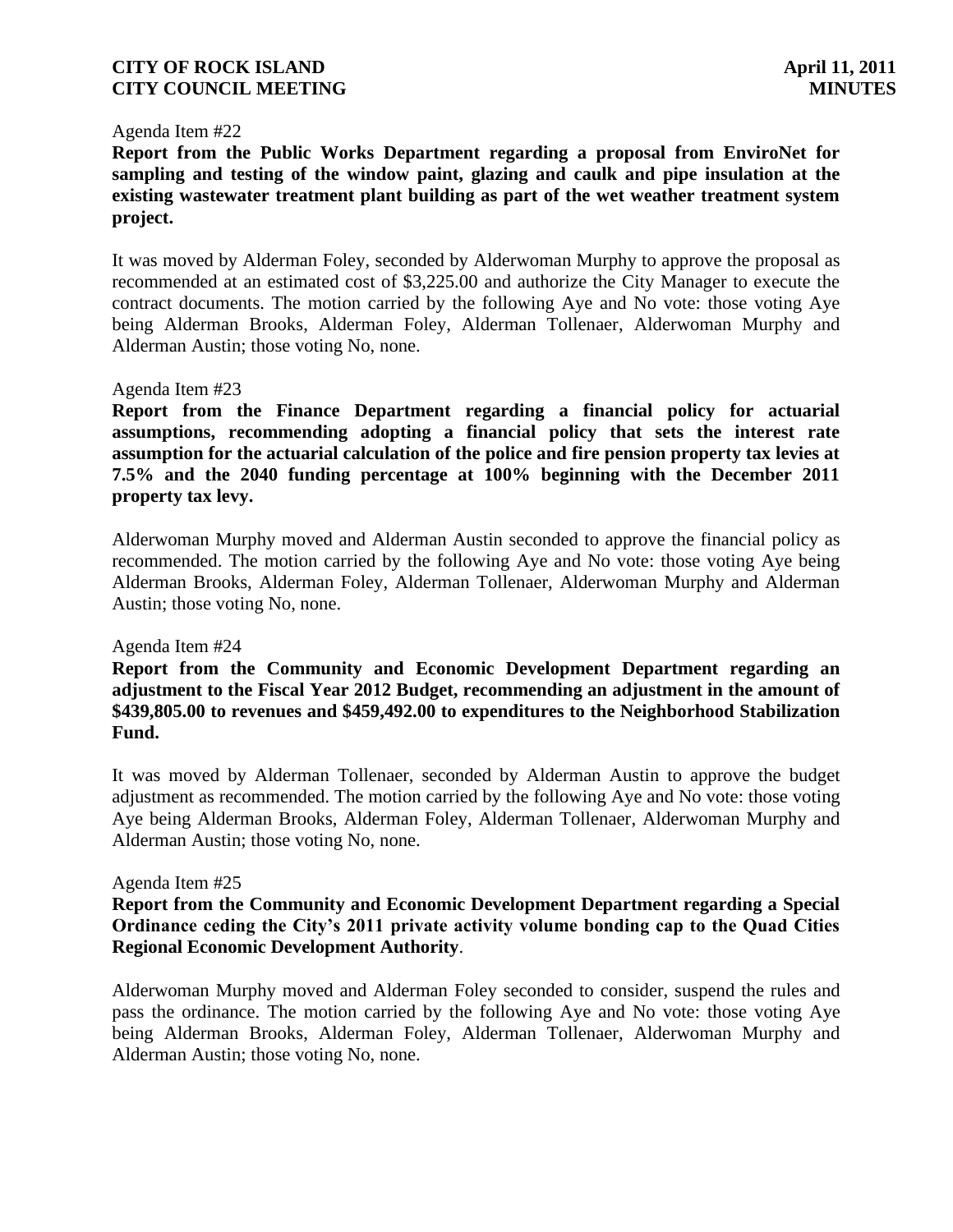#### Agenda Item #26

### **Report from the Community and Economic Development Department regarding the sale of the City owned lot at 1042 17th Street to Rock Island Economic Growth Corporation in the amount of \$1,042.50.**

It was moved by Alderman Foley, seconded by Alderman Tollenaer to approve the sale of property as recommended, authorize the City Manager to execute the contract documents and refer to the City Attorney for an ordinance. The motion carried by the following Aye and No vote: those voting Aye being Alderman Brooks, Alderman Foley, Alderman Tollenaer, Alderwoman Murphy and Alderman Austin; those voting No, none.

#### Agenda Item #27

### **Report from the Community and Economic Development Department regarding a request from the Rock Island Economic Growth Corporation for a Riverfront Corridor Overlay District site plan review for a proposed freestanding sign at 110 19th Street.**

Alderman Austin moved and Alderwoman Murphy seconded to approve the request as recommended. The motion carried by the following Aye and No vote: those voting Aye being Alderman Brooks, Alderman Foley, Alderman Tollenaer, Alderwoman Murphy and Alderman Austin; those voting No, none.

#### Agenda Item #28

### **Report from the Martin Luther King Jr. Center regarding a request for an allocation of \$150,000.00 from TIF District #3 over two years (FY2012 and 2013) to Fund 212 in support of the expansion and renovation of the Martin Luther King Jr. Community Center.**

It was moved by Alderman Tollenaer, seconded by Alderman Foley to approve the request as recommended. The motion carried by the following Aye and No vote: those voting Aye being Alderman Brooks, Alderman Foley, Alderman Tollenaer, Alderwoman Murphy and Alderman Austin; those voting No, none.

Agenda Item #29

### **Report from the Parks and Recreation Department regarding a Resolution for closing 1st Avenue for Train Festival 2011 at Schwiebert Riverfront Park.**

Alderman Foley moved and Alderman Tollenaer seconded to adopt the resolution as recommended. The motion carried by the following Aye and No vote: those voting Aye being Alderman Brooks, Alderman Foley, Alderman Tollenaer, Alderwoman Murphy and Alderman Austin; those voting No, none.

Agenda Item #30

### **Report from the City Clerk regarding a request from Keep Rock Island Beautiful for permission to hang a banner for their 2011 annual Downtown Cleanup.**

It was moved by Alderman Tollenaer, seconded by Alderwoman Murphy to approve the request as recommended and authorize staff to hang and remove the banner. The motion carried by the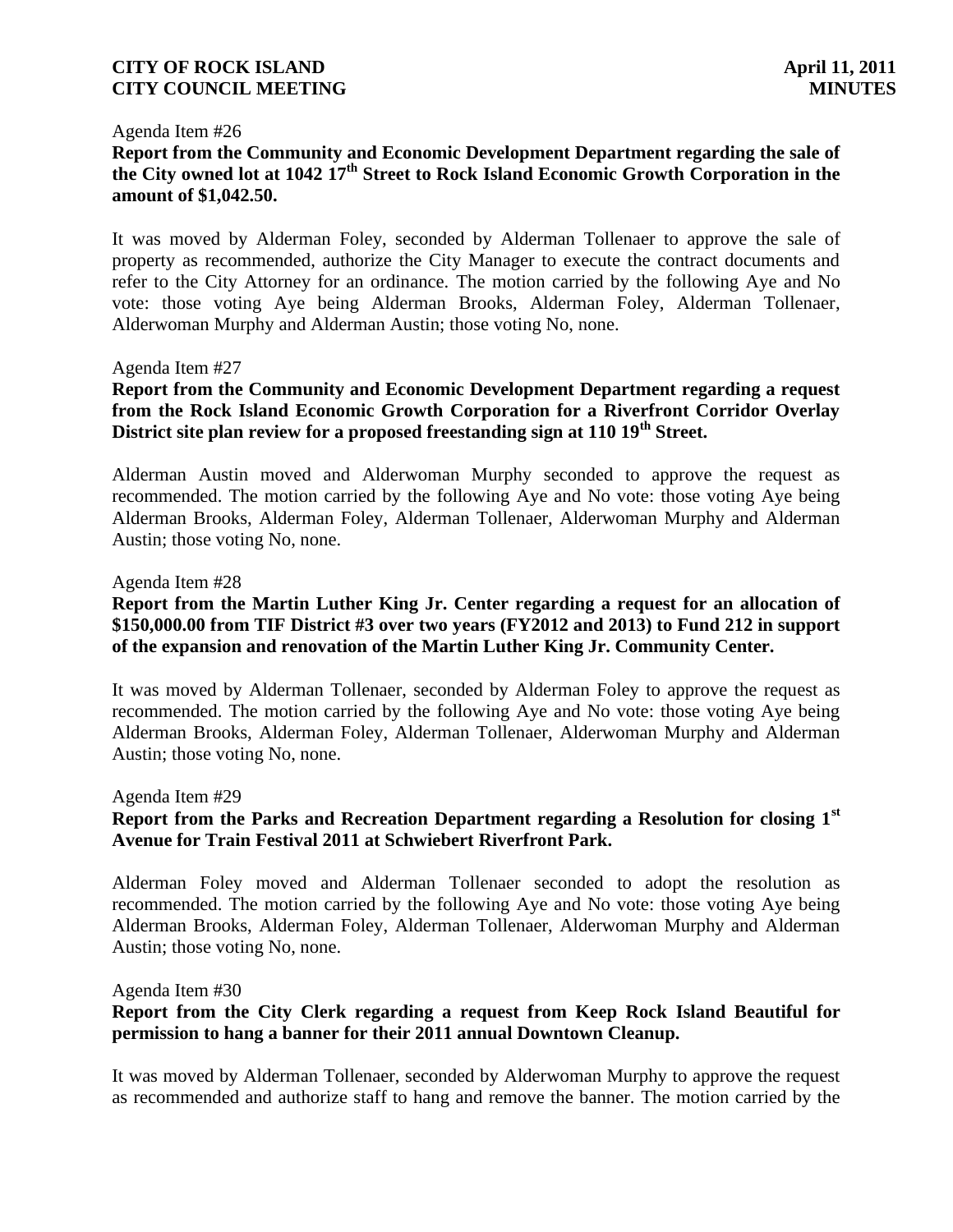following Aye and No vote: those voting Aye being Alderman Brooks, Alderman Foley, Alderman Tollenaer, Alderwoman Murphy and Alderman Austin; those voting No, none.

#### Agenda Item #31

### **Report from the City Clerk regarding a Plaza activity event application from Quad Citians Affirming Diversity requesting to hold their Day of Silence/Night of Noise event on Friday, April 15, 2011 from 7:00 p.m. to 9:30 p.m. and a request to waive the \$35.00 permit fee.**

Alderwoman Murphy moved and Alderman Foley seconded to approve the event as recommended and waive the permit fee. The motion carried by the following Aye and No vote: those voting Aye being Alderman Brooks, Alderman Foley, Alderman Tollenaer, Alderwoman Murphy and Alderman Austin; those voting No, none.

#### Agenda Item #32

#### **Report from the City Clerk regarding a request from Kavanaugh's Hilltop Tavern to hold an outdoor benefit (Ride with Kelly Foundation Charity Motorcycle Ride) on Saturday, May 7, 2011 from noon to 10:00 p.m. at 1228 30th Street.**

It was moved by Alderman Foley, seconded by Alderwoman Murphy to approve the event as recommended. The motion carried by the following Aye and No vote: those voting Aye being Alderman Brooks, Alderman Foley, Alderman Tollenaer, Alderwoman Murphy and Alderman Austin; those voting No, none.

Agenda Item #33

### **Report from the City Clerk regarding two revised race route alternatives for the Cornbelt Running Club's Quad Cities Distance Classic Half Marathon and 5K Road Race to be held on Sunday, May 8, 2011.**

Alderman Austin moved and Alderman Foley seconded to approve the revised race route alternatives as recommended. The motion carried by the following Aye and No vote: those voting Aye being Alderman Brooks, Alderman Foley, Alderman Tollenaer, Alderwoman Murphy and Alderman Austin; those voting No, none.

#### Agenda Item #34

### **Report from the City Clerk regarding an activity application and Resolution for the annual Ride the River event to be held on Sunday, June 19, 2011.**

It was moved by Alderman Tollenaer, seconded by Alderman Austin to approve the application as recommended and adopt the Resolution. The motion carried by the following Aye and No vote: those voting Aye being Alderman Brooks, Alderman Foley, Alderman Tollenaer, Alderwoman Murphy and Alderman Austin; those voting No, none.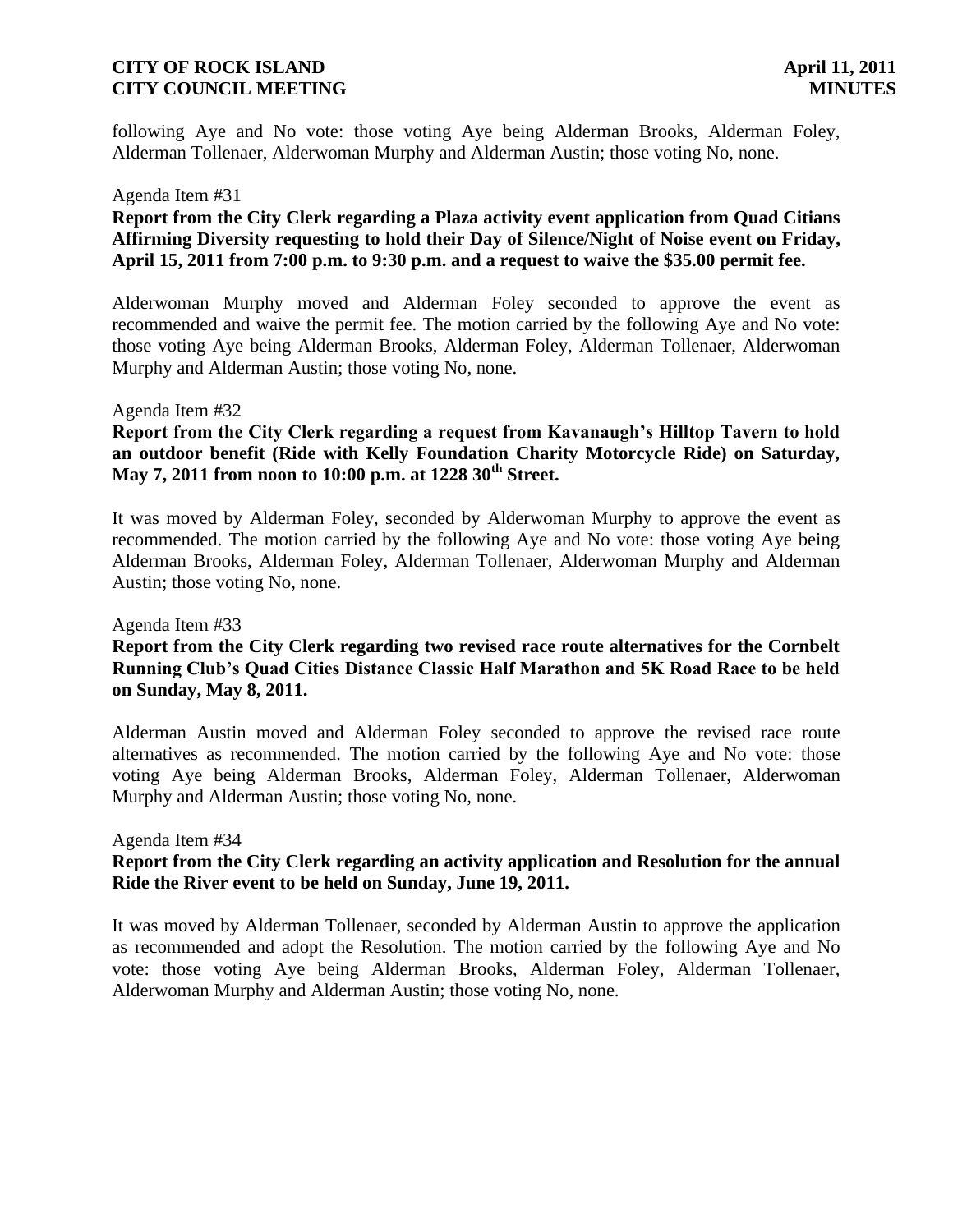### Agenda Item #35 **Items from the City Manager's Memorandum Packet.**

City Manager Phillips stated that included in the memo packet is information from the City Clerk regarding the Citizen of the Year process. Mr. Phillips indicated that several volunteers would be needed to assist in the process.

Mayor Pauley inquired upon Council for two (2) volunteers to assist with the Citizen of the Year process. Alderman Austin and Alderwoman Murphy volunteered.

City Manager Phillips inquired upon Finance Director Bill Scott to provide Council with an update on the latest revenue projections of state collected revenues.

Mr. Scott advised that the City relies on projections from the Illinois Municipal League for budgeted state collected revenue. Mr. Scott stated that the revenues that are affected include; the income tax, replacement tax, use tax and motor fuel tax. It was noted that all of these taxes impact the General Fund. Mr. Scott indicated that the Illinois Municipal Leagues' revenue projection shows that the use tax is going to increase by approximately \$60,000.00. Mr. Scott offered that the motor fuel tax is not as bad as indicated. It was noted that the budget for the motor fuel tax is \$1,167,419.00 and that amount included an annual distribution of over \$172,335.00 from the capital bill dollars. Mr. Scott stated that \$172,335.00 can be subtracted out of the budget and that leaves \$995,000.00, which leaves the City with approximately \$68,000.00 more than what the revised Illinois Municipal League projected, which was \$240,741.06.

Mr. Scott indicated that the income and replacement tax projections are very disappointing. It was noted that the income tax is down \$273,000.00 and replacement tax is down \$527,000.00. Mr. Scott advised that the Illinois Municipal League is basing these revised projections on four (4) factors, which include; the Tax Amnesty Program that occurred late last calendar year; unpaid income tax refunds; the delay in the start time for the new increases in the tax rate and therefore the distribution for the Local Government Distributive Fund; and the change in the ability of corporations to take their debt off of any losses against the corporate tax liability. Mr. Scott stated that the unpaid income tax refunds appear to be the primary reason for the dismal revenue forecast. Mr. Scott further discussed these projections.

Mr. Scott concluded that the state collected revenues will be monitored very closely this year and adjustments will be made as necessary.

City Manager Phillips inquired upon Planning and Redevelopment Administrator Alan Carmen to provide highlights in regards to Rock Island neighborhood housing investments.

Mr. Carmen advised that there is widespread activity that has occurred within the City's housing programs as well as the GROWTH Corporation's housing programs within the last 10 years. Mr. Carmen referred to the map projection and discussed the impact of housing investments. It was noted that the programs and activities fall into categories, which include; City demolition, City rehab, GROWTH purchases and rehab (NSP) and GROWTH homebuyer (IHDA). Mr. Carmen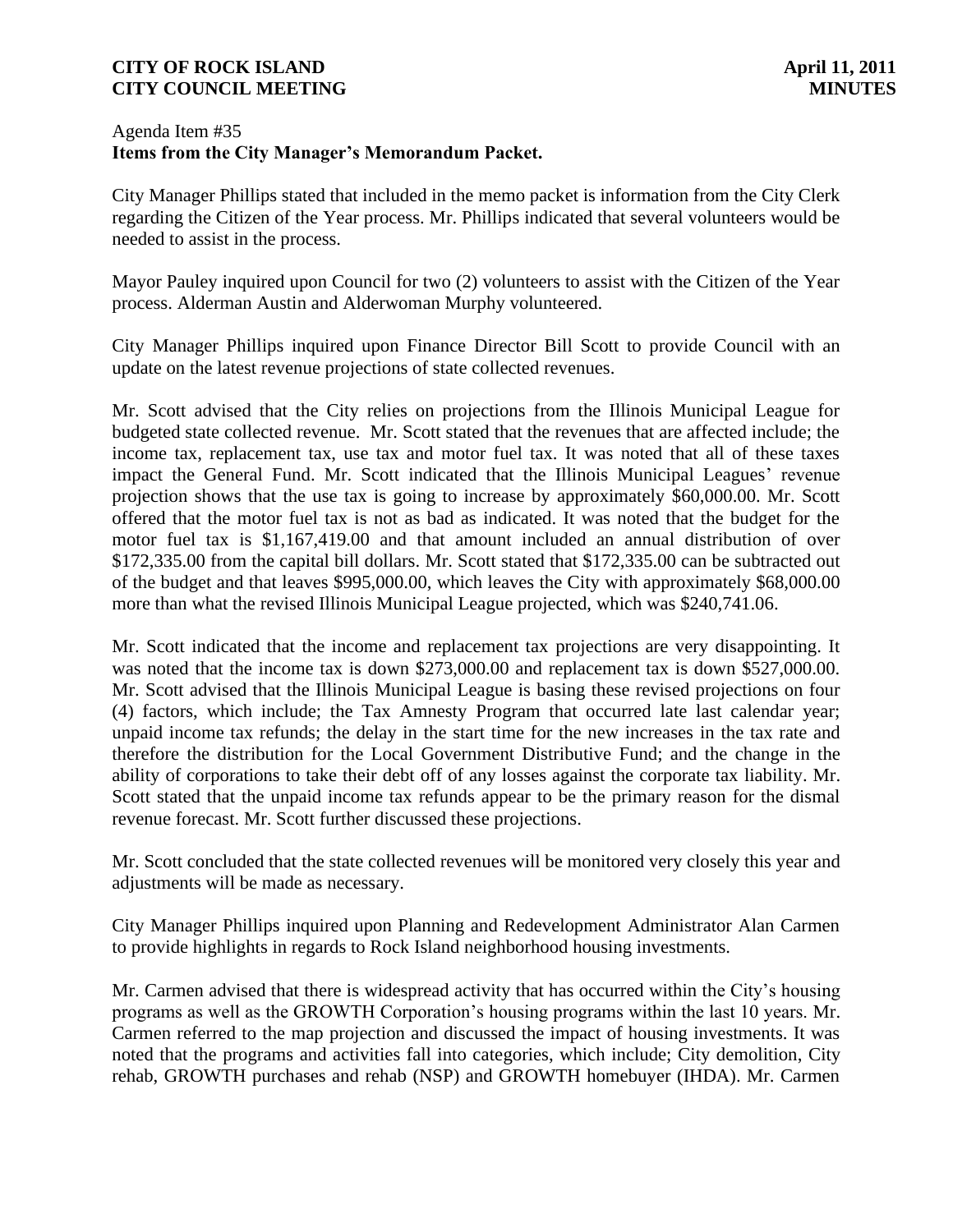commented that all of these activities and programs represent in excess of \$18 million dollars invested throughout the City.

Mr. Carmen advised that in the last four (4) years on the City's side of things, services have been delivered for approximately 85 cases per year. Various services include; roof emergency programs, demolition activities and the Lead Abatement Program. Mr. Carmen offered that these programs and services afford the citizens the opportunity to continue to live in their homes.

Mr. Carmen discussed block grant funding cuts as it relates to these programs. Council further discussed the Rock Island neighborhood housing investments.

Alderman Foley advised that he attended a press conference today in regards to the issue that was discussed earlier by Finance Director Bill Scott. Alderman Foley stated that the officials need to keep letting their constituents and residents of Rock Island know that this could lead to a significant decrease in funding sources from these revenues that the City receives.

Alderwoman Murphy stressed the importance of the citizens of each community in contacting their representatives in Washington and Springfield to voice their opinion on the state sending the cities the money that is owed to them in regards to state collected revenues.

Alderwoman Murphy encouraged everyone to Shop Rock Island. Alderwoman Murphy reminded everyone of all the places to eat in Downtown Rock Island, which include; Mama Compton's, Subway, the Hotdog Lady, Huckleberry's, Blue Cat, Steve's Old Time Tap, Le Figaro, Chinese Kitchen, Bennigan's, El Patron, RIBCO, D'Alessandro's, Atlante's, Theo's, Circa, Gus' Koffee Break and Erawan's.

Alderman Brooks congratulated all of the winners in the recent municipal election.

Alderwoman Murphy discussed water bill payments as it relates to the City providing options.

City Manager Phillips stated that staff would follow up on this issue.

Agenda Item #36 **Other Business**

None

Agenda Item #37 **Executive Session on Litigation.** 

The Executive Session was held prior to the regular meeting.